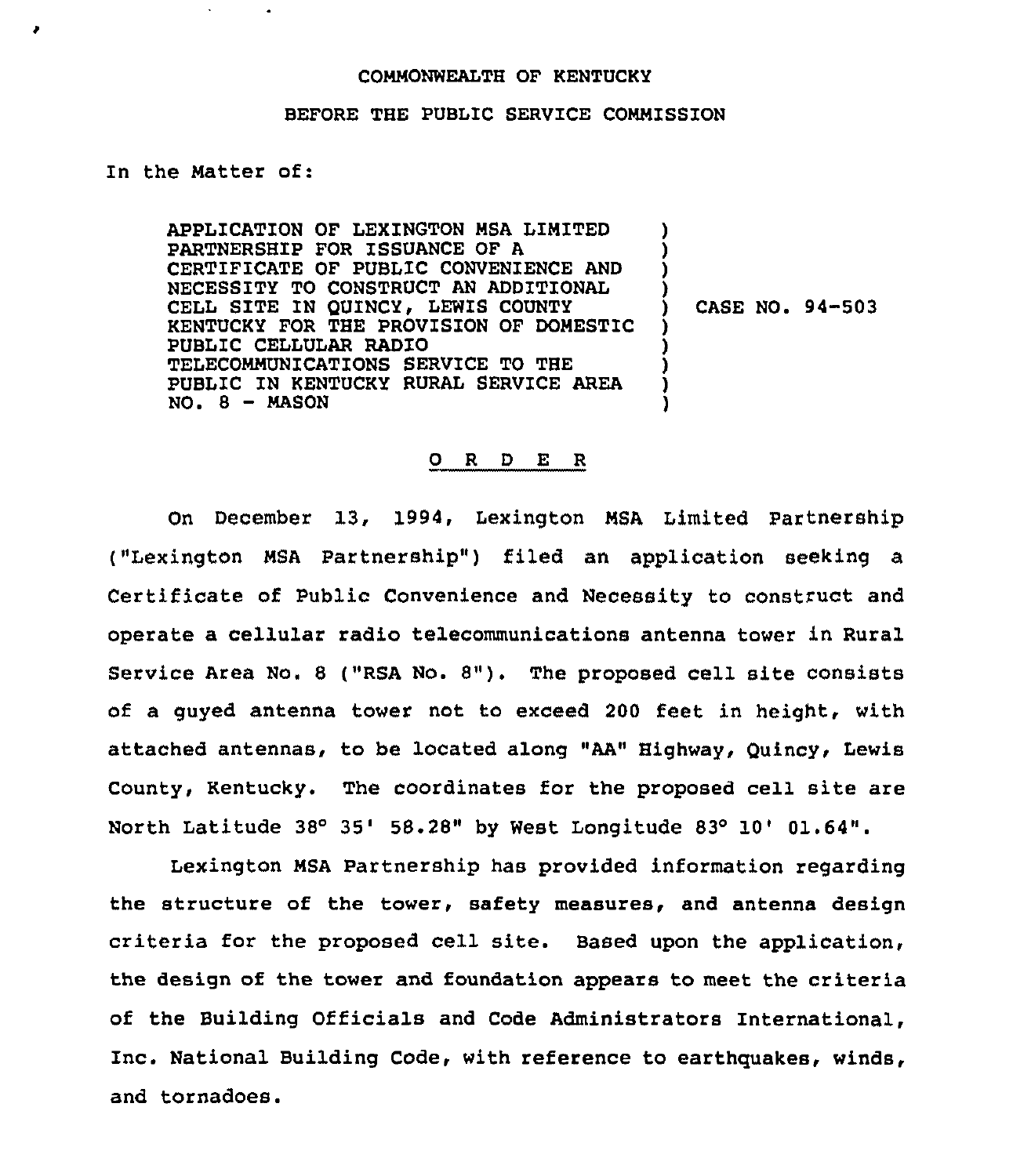Pursuant to KRS 100.324{1), the proposed cell site's construction is exempt from local zoning ordinances. Because Lewis County has no Planning and Zoning Commission, Lexington MSA Partnership has not notified a local planning unit of the proposed construction. Lexington MSA Partnership has filed applications with the Federal Aviation Administration ("FAA") and the Kentucky Airport Zoning Commission ("KAZC"} seeking approval for the construction and operation of the proposed cell site. Both applications have been approved.

×

The only property owner within a 500-foot radius of the proposed tower's construction is the owner from whom Lexington MSA Partnership leases the property.

Pursuant to KRS 278.280, the Commission is reguired to determine proper practices to be observed when it finds, upon complaint or on its own motion, that the facilities of any utility subject to its jurisdiction are unreasonable, unsafe, improper, or insufficient. To assist the Commission in its efforts to comply with this mandate, Lexington MSA Partnership should notify the Commission if it does not use this antenna tower to provide cellular radio telecommunications services in the manner set out in its application and this Order. Upon receipt of such notice, the Commission may, on its own motion, institute proceedings to consider the proper practices, including removal of the unused antenna tower, which should be observed by Lexington MSA Partnership.

 $-2-$